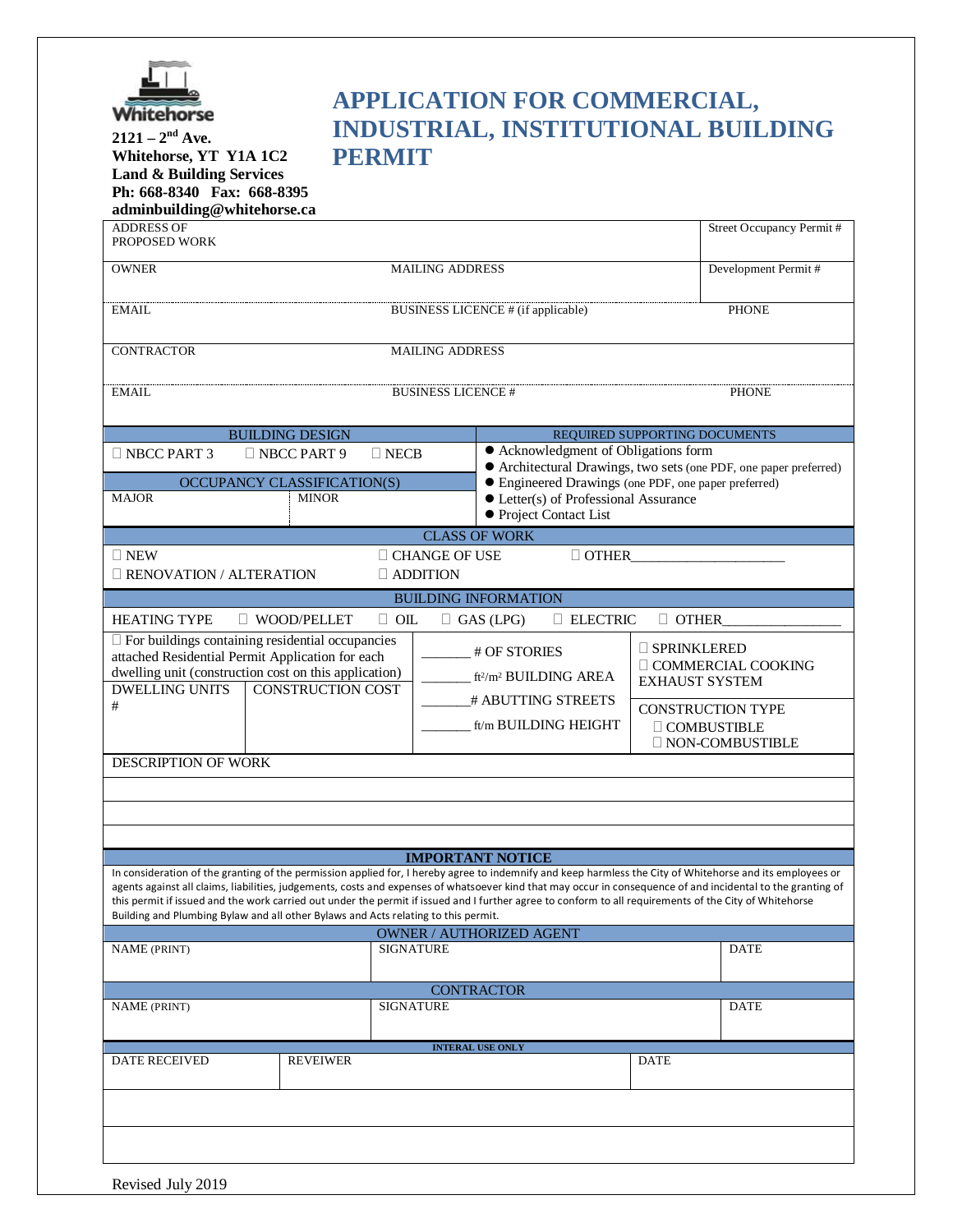

Land & Building Services 4210 – 4th Avenue, Bus: (867) 668-8340, Fax: (867) 668-8395, Email: adminbuilding@whitehorse.ca

# **ACKNOWLEDGEMENT OF OWNER'S AND AGENT'S OBLIGATIONS AND AUTHORIZATION OF AGENT**

#### **Municipal Address of Project:**

 $I, \_\_$ 

*(Please Print Owner Name)*

am the registered owner in the Yukon Land Titles Office of the real property described above.

I hereby provide authorization for

*(Please Print Agent Name if applicable)*

to apply for a building permit on the above noted property.

The Owner and Agent, if one is authorized, acknowledge that the City of Whitehorse *Building and Plumbing Bylaw 99-50 (the "Building Bylaw")*, has been enacted to amongst other things, administer standards respecting construction, demolition, removal or alteration of buildings and structures within the City of Whitehorse for the reasons of health, safety, and the protection of persons and property.

The Owner and Agent, if one is authorized, further acknowledge that:

- the issuance of a permit under the *Building Bylaw* (including the review and acceptance of the design drawings, plans or specifications, and the inspections made by a Building Official) does not constitute a representation or warranty that the Building Code and/or the *Building Bylaw* have been complied with or that the building or structure meets any particular standard of materials or workmanship;
- where the City requires that a professional architect or engineer certify that the plans submitted in respect of this application comply with *Building Standards Act* or other enactment, the City will rely on that certification in issuing a building permit and occupancy permit; and
- the issuance of occupancy approval is not a representation, guarantee, warranty, or assurance of the quality or standard of construction of the property, building or structure constructed pursuant to the permit.

### The Owner and Agent, if one is authorized, shall:

- ensure that all construction complies with the Building Code, the *Building Bylaw* and other applicable enactments respecting safety;
- call for inspection and approval prior to continuing or covering stages of work as per *Building Bylaw,* Section 44 (providing a minimum 48 hours' notice);
- allow a Building Official to enter any building or premise at any reasonable time for the purpose of inspections;
- keep a copy of the accepted designs, plans and specifications on the property during the course of the construction and post a copy of the permit(s) in a conspicuous location on the project property;
- post the civic address on the project property in a location visible from any adjoining streets;
- ensure that work authorized by the permit commences within six months from the permit approval date and is actively carried out thereafter; and
- acknowledge that a permit expires if work does not commence within six months of the permit being issued or if work is suspended for a period in excess of 12 months.

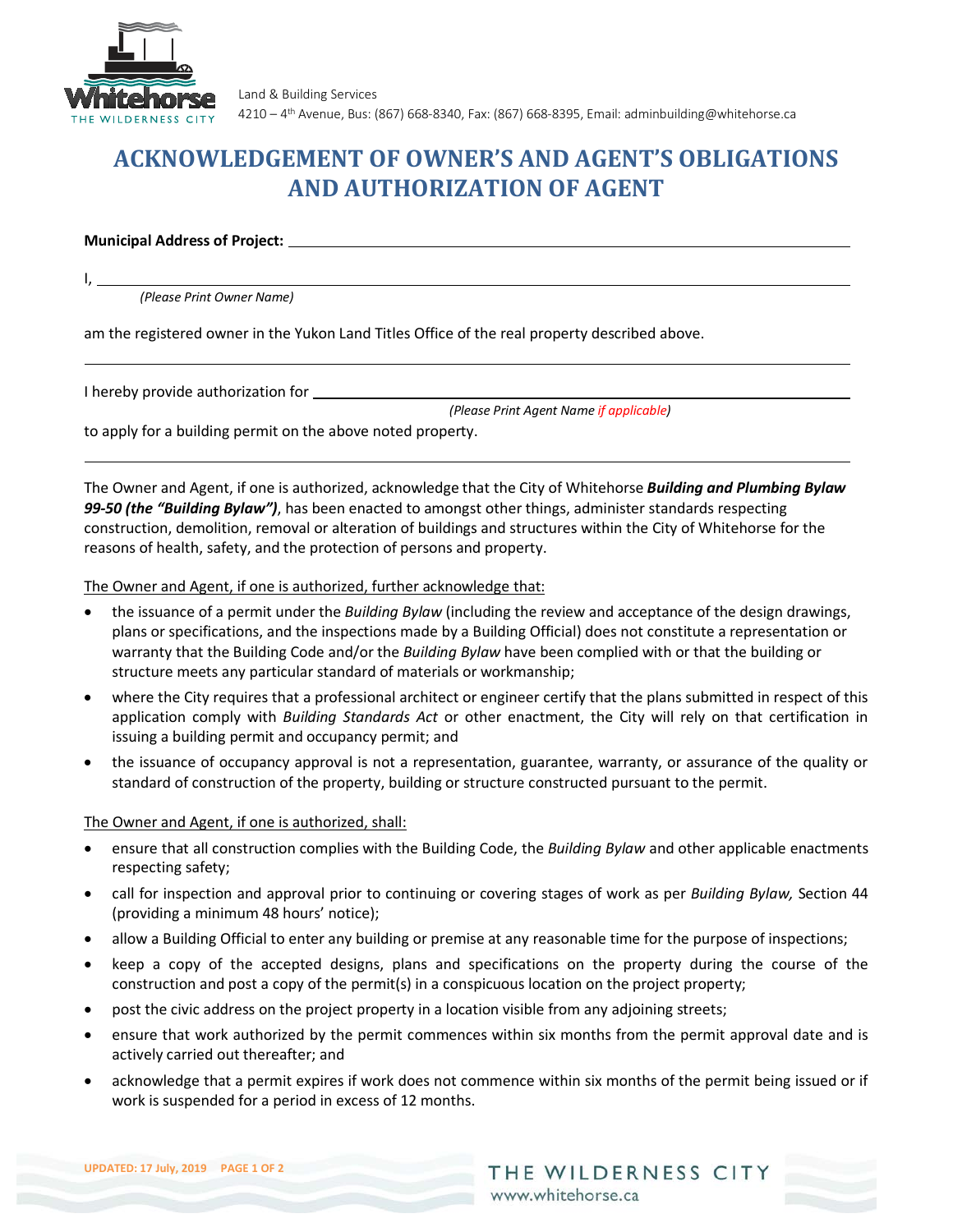

Land & Building Services 4210 – 4th Avenue, Bus: (867) 668-8340, Fax: (867) 668-8395, Email: adminbuilding@whitehorse.ca

### **Note that the regulatory systems established by or on behalf of the City of Whitehorse pursuant to the** *Building Bylaw* **are in part for the purpose of providing a limited and interim spot inspection function on construction activity to monitor compliance with the** *Building Bylaw***.**

It is not contemplated nor intended, nor does the purpose of the *Building Bylaw* extend to:

- the protection or indemnification of owners, owner/builders, constructors or future owners from economic loss;
- the assumption by the City or Building Official of any responsibility for ensuring the compliance by any owner, his or her representatives or any employees, constructors or designers retained by him or her, with the Building Code, the requirements of the *Building Bylaw* or other applicable enactments respecting safety;
- the provision of a warranty or assurance that the construction undertaken, pursuant to a permit issued under the *Building Bylaw*, is free from any latent defects; or
- the provision of a warranty or assurance that construction is in compliance with the Building Code, the *Building Bylaw* or any other enactment with respect to the building or structure for which a permit or occupancy approval is issued under the *Building Bylaw*.

I hereby acknowledge the information provided by the undersigned in this document is true and correct and that I have read and understood the statements contained in this document.

| Mailing address: |                                                                                                                     |
|------------------|---------------------------------------------------------------------------------------------------------------------|
| Email:           |                                                                                                                     |
| Phone/Cell No.:  | <u> 1989 - Johann John Stoff, deutscher Stoffen und der Stoffen und der Stoffen und der Stoffen und der Stoffen</u> |
| Date Signed:     |                                                                                                                     |
|                  |                                                                                                                     |
|                  |                                                                                                                     |
| Mailing address: |                                                                                                                     |
| Email:           |                                                                                                                     |
| Phone/Cell No.:  |                                                                                                                     |
| Date Signed:     |                                                                                                                     |